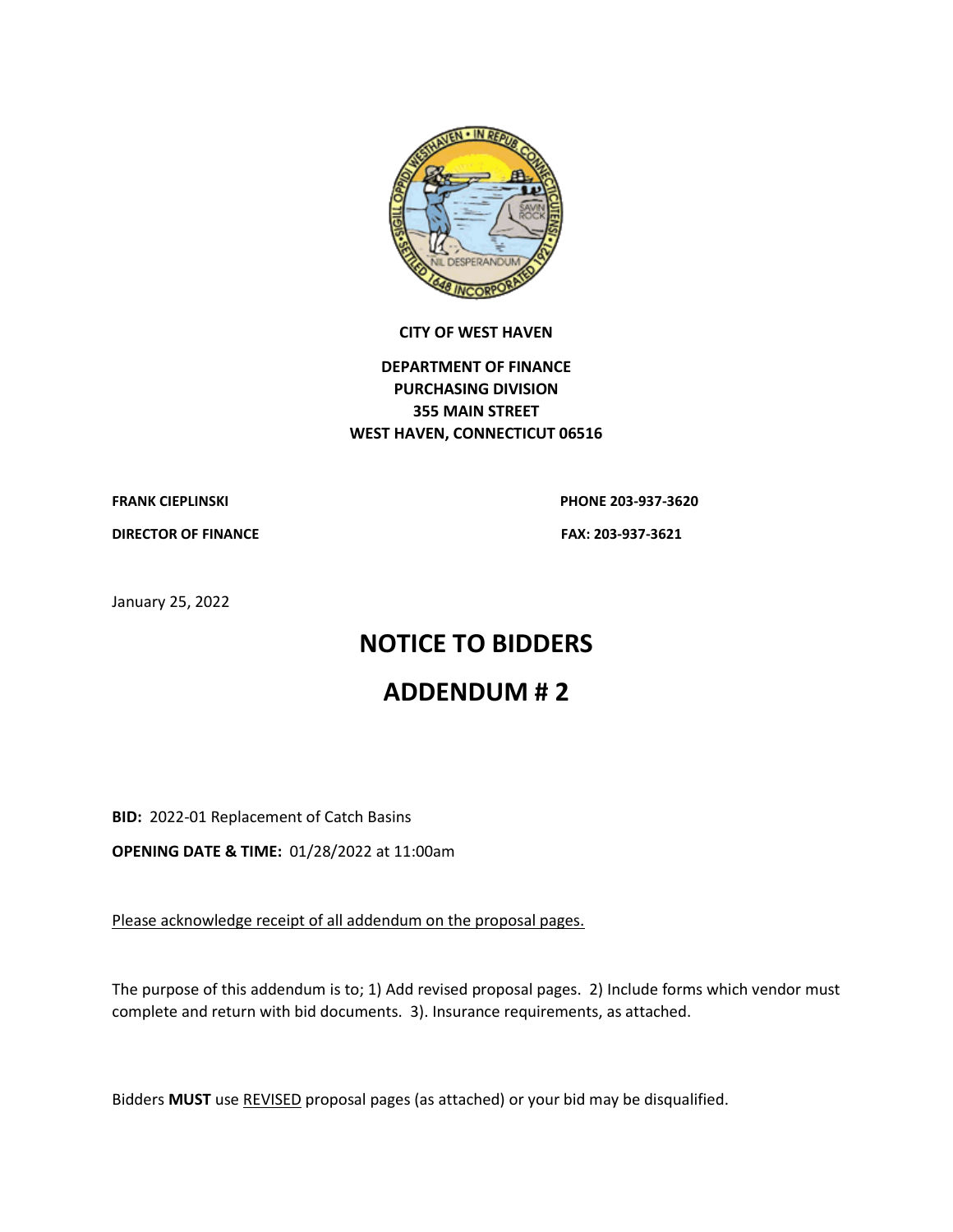# REVISED PROPOSAL PAGE

Bidder Name: \_\_\_\_\_\_\_\_\_\_\_\_\_\_\_\_\_\_\_\_\_\_\_\_\_\_\_\_\_\_\_\_\_\_\_\_\_\_\_

### PRICING PROPOSAL

# ALL PRICES INCLUDE LABOR AND MATERIALS

|                                         | written figures | dollars and cents                                                                                  |
|-----------------------------------------|-----------------|----------------------------------------------------------------------------------------------------|
|                                         |                 |                                                                                                    |
|                                         | written figures | dollars and cents                                                                                  |
|                                         |                 |                                                                                                    |
|                                         | written figures | dollars and cents                                                                                  |
|                                         |                 |                                                                                                    |
|                                         | written figures | dollars and cents                                                                                  |
|                                         |                 |                                                                                                    |
|                                         |                 | dollars and cents                                                                                  |
|                                         |                 | dollars and cents                                                                                  |
|                                         |                 |                                                                                                    |
|                                         |                 | dollars and cents                                                                                  |
|                                         |                 |                                                                                                    |
|                                         | written figures | dollars and cents                                                                                  |
| Other applicable costs. Please explain: |                 |                                                                                                    |
|                                         |                 |                                                                                                    |
|                                         |                 |                                                                                                    |
|                                         |                 | Catch Basin Type C 0'-10' Deep per ea. \$<br>written figures<br>written figures<br>written figures |

\_\_\_\_\_\_\_\_\_\_\_\_\_\_\_\_\_\_\_\_\_\_\_\_\_\_\_\_\_\_\_\_\_\_\_\_\_\_\_\_\_\_\_\_\_\_\_\_\_\_\_\_\_\_\_\_\_\_\_\_\_\_\_\_\_\_\_\_\_\_\_\_\_\_\_\_\_\_

\_\_\_\_\_\_\_\_\_\_\_\_\_\_\_\_\_\_\_\_\_\_\_\_\_\_\_\_\_\_\_\_\_\_\_\_\_\_\_\_\_\_\_\_\_\_\_\_\_\_\_\_\_\_\_\_\_\_\_\_\_\_\_\_\_\_\_\_\_\_\_\_\_\_\_\_\_\_ \_\_\_\_\_\_\_\_\_\_\_\_\_\_\_\_\_\_\_\_\_\_\_\_\_\_\_\_\_\_\_\_\_\_\_\_\_\_\_\_\_\_\_\_\_\_\_\_\_\_\_\_\_\_\_\_\_\_\_\_\_\_\_\_\_\_\_\_\_\_\_\_\_\_\_\_\_\_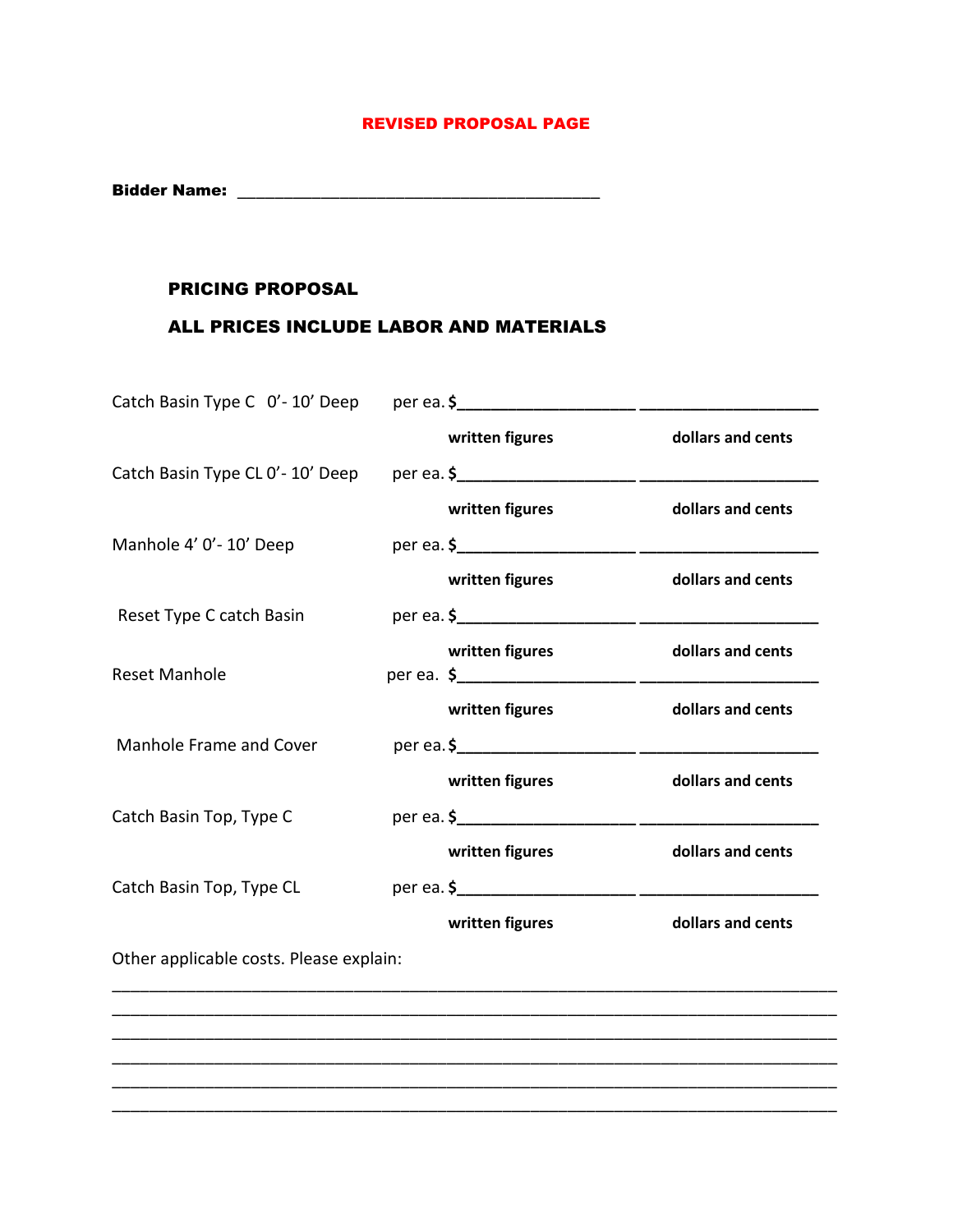#### **REVISED PROPOSAL PAGE**

| <b>Bidder Name:</b> |  |
|---------------------|--|
|                     |  |

The undersigned hereby certifies under the penalties of perjury that this bid is in all respects bona fide, fair and made without collusion or fraud with any other person. As used in this section, the word, "person" shall mean any natural person, joint venture, partnership, corporation, or other business or legal entity.

\_\_\_\_\_\_\_\_\_\_\_\_\_\_\_\_\_\_\_\_\_\_\_\_\_\_\_\_\_\_\_\_ \_\_\_\_\_\_\_\_\_\_\_\_\_\_\_\_\_\_\_\_\_\_\_\_\_\_\_\_\_\_\_\_\_\_\_\_\_

Social Security Number Signature of Individual or Or Federal Identification Corporate Name Number

 $\mathsf{By:}$ 

 $\overline{\phantom{a}}$  , and the contract of the contract of the contract of the contract of the contract of the contract of the contract of the contract of the contract of the contract of the contract of the contract of the contrac

 $\overline{\phantom{a}}$  , and the contract of the contract of the contract of the contract of the contract of the contract of the contract of the contract of the contract of the contract of the contract of the contract of the contrac

 Corporate Officer (if applicable)

(Name)

 By: \_\_\_\_\_\_\_\_\_\_\_\_\_\_\_\_\_\_\_\_\_\_\_\_\_\_\_\_\_\_\_\_\_\_\_ (Title)

(Business Address)

(City and State)

Date \_\_\_\_\_\_\_\_\_\_\_\_\_\_\_\_\_\_\_\_\_\_\_\_\_\_\_\_\_\_\_

\_\_\_\_\_\_\_\_\_\_\_\_\_\_\_\_\_\_\_\_\_\_\_\_\_\_\_\_\_\_\_\_\_\_\_

Note: If the Bidder is a corporation, indicate State of incorporation under signature, and affix corporate seal; if a partnership, give full names and residential addresses, if different from business address.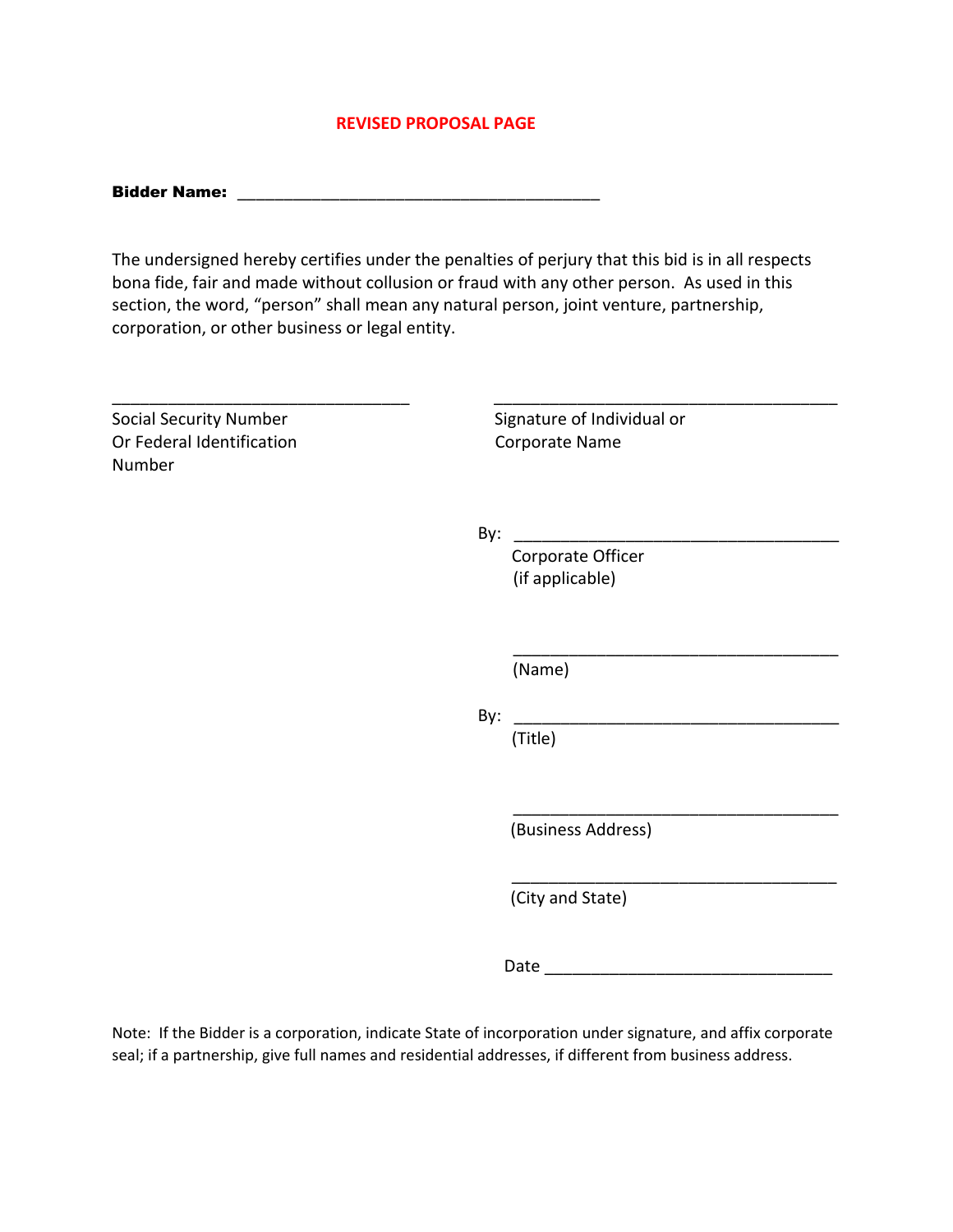### **VENDOR BACKGROUND DATA**

|  |  | <b>COMPANY INFORMATION</b> |
|--|--|----------------------------|
|  |  |                            |

|                |      | Street City    | State                             | Zip Code                                                                         |
|----------------|------|----------------|-----------------------------------|----------------------------------------------------------------------------------|
|                |      |                |                                   |                                                                                  |
|                |      |                |                                   |                                                                                  |
|                |      |                |                                   |                                                                                  |
|                |      |                |                                   |                                                                                  |
|                |      |                |                                   |                                                                                  |
|                |      |                |                                   |                                                                                  |
|                |      |                |                                   |                                                                                  |
|                |      |                |                                   | Year Organized___________________Year Incorporated______________________________ |
|                |      |                |                                   |                                                                                  |
|                |      |                |                                   |                                                                                  |
|                |      |                | <b>REFERENCES:</b>                |                                                                                  |
| <b>COMPANY</b> |      | <b>CONTACT</b> |                                   | PHONE NO.                                                                        |
|                |      |                |                                   |                                                                                  |
|                |      |                | <b>OTHER MUNICIPAL CONTRACTS:</b> |                                                                                  |
| <b>CITY</b>    | YEAR |                | <b>CONTACT</b>                    | PHONE NO.                                                                        |
|                |      |                |                                   |                                                                                  |
|                |      |                |                                   |                                                                                  |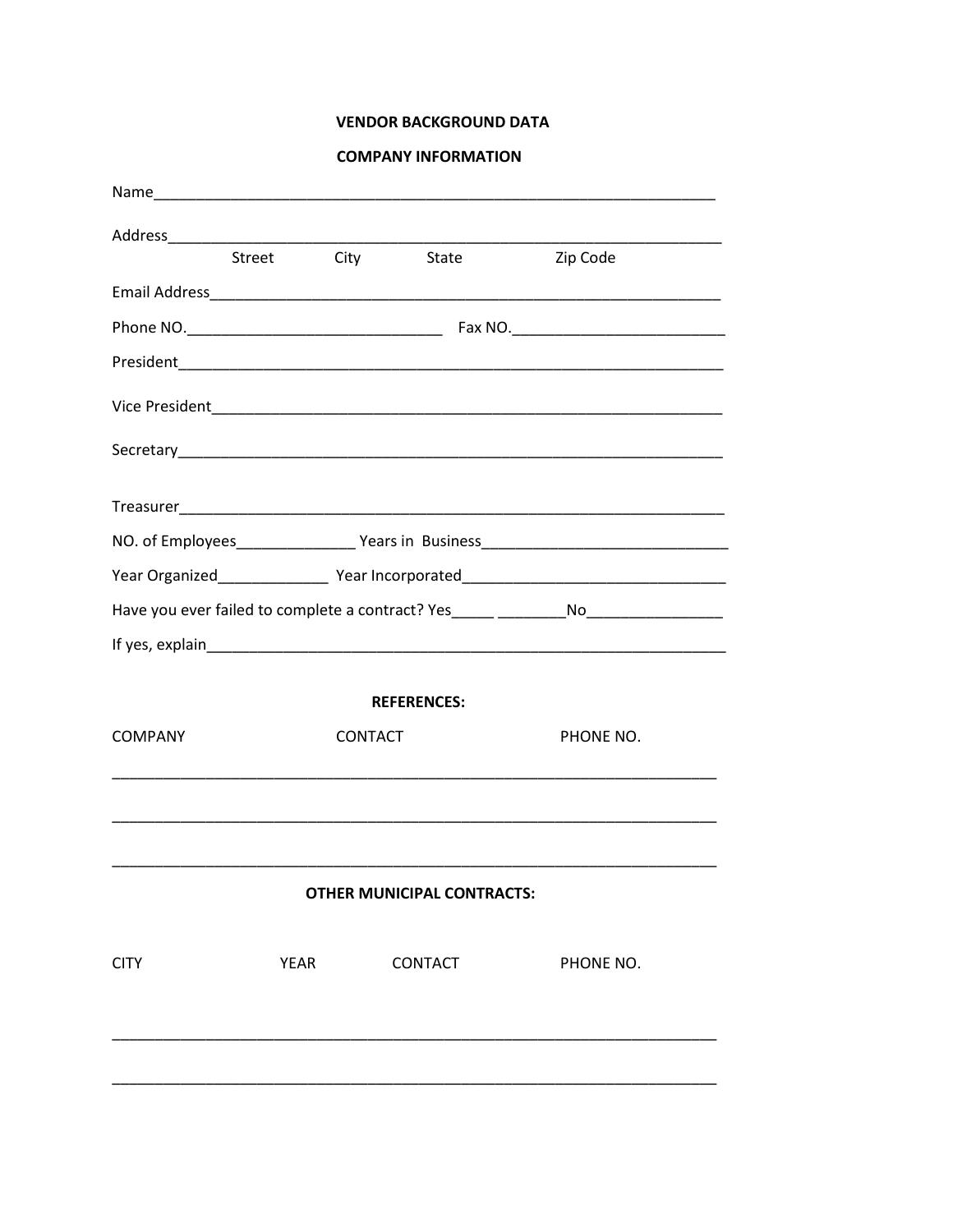#### **VENDOR CERTIFICATION AND AFFIDAVIT**

#### **OF NO REAL OR PERSONAL PROPERTY TAXES OWED**

### **BY BIDDER FOR CONTRACT(S) TO**

#### **THE CITY OF WEST HAVEN**

| <b>STATE OF</b>                                                                                                                                                                                                                                                                                                       |                                                        |      |
|-----------------------------------------------------------------------------------------------------------------------------------------------------------------------------------------------------------------------------------------------------------------------------------------------------------------------|--------------------------------------------------------|------|
|                                                                                                                                                                                                                                                                                                                       | SS:                                                    |      |
| <b>COUNTY OF</b>                                                                                                                                                                                                                                                                                                      |                                                        |      |
|                                                                                                                                                                                                                                                                                                                       |                                                        | , as |
|                                                                                                                                                                                                                                                                                                                       |                                                        |      |
| (indicate position of office with bidder)                                                                                                                                                                                                                                                                             |                                                        |      |
|                                                                                                                                                                                                                                                                                                                       | (hereinafter called the "Bidder") and, who, being duly |      |
| sworn, deposes and says:                                                                                                                                                                                                                                                                                              |                                                        |      |
| Correct and made under penalty of perjury, I make this certification pursuant to Section 42-8B (1) (j)<br>of the Ordinances of the City of West Haven, I hereby certify and attest that no real or personal<br>property back taxes are owed to the City of West Haven on any property that is owned by the<br>Bidder. |                                                        |      |
|                                                                                                                                                                                                                                                                                                                       | Duly Authorized                                        |      |
| Subscribed and sworn to before me on this_________________________________ day of 2022.                                                                                                                                                                                                                               |                                                        |      |
|                                                                                                                                                                                                                                                                                                                       | Notary Public/Commissioner of the Superior             |      |
|                                                                                                                                                                                                                                                                                                                       | Court My Commission expires:                           |      |
|                                                                                                                                                                                                                                                                                                                       | Affix Seal here                                        |      |
| NOTICE: THE FINANCE DEPARTMENT RESERVES THE RIGHT TO VERIFY WITH THE TAX COLLECTOR THAT                                                                                                                                                                                                                               |                                                        |      |

SUCH TAXES ARE NOT OWED. THIS RIGHT DOES NOT WAIVE OR REMOVE THE RESPONSIBILITY AND OBLIGATION OF THE PARTY MAKING THIS CERTIFICATION FROM THE DUTY OF VERIFYING THAT SUCH FACTS ARE TRUE OR REPRESENTATIONS MADE THEREUNDER.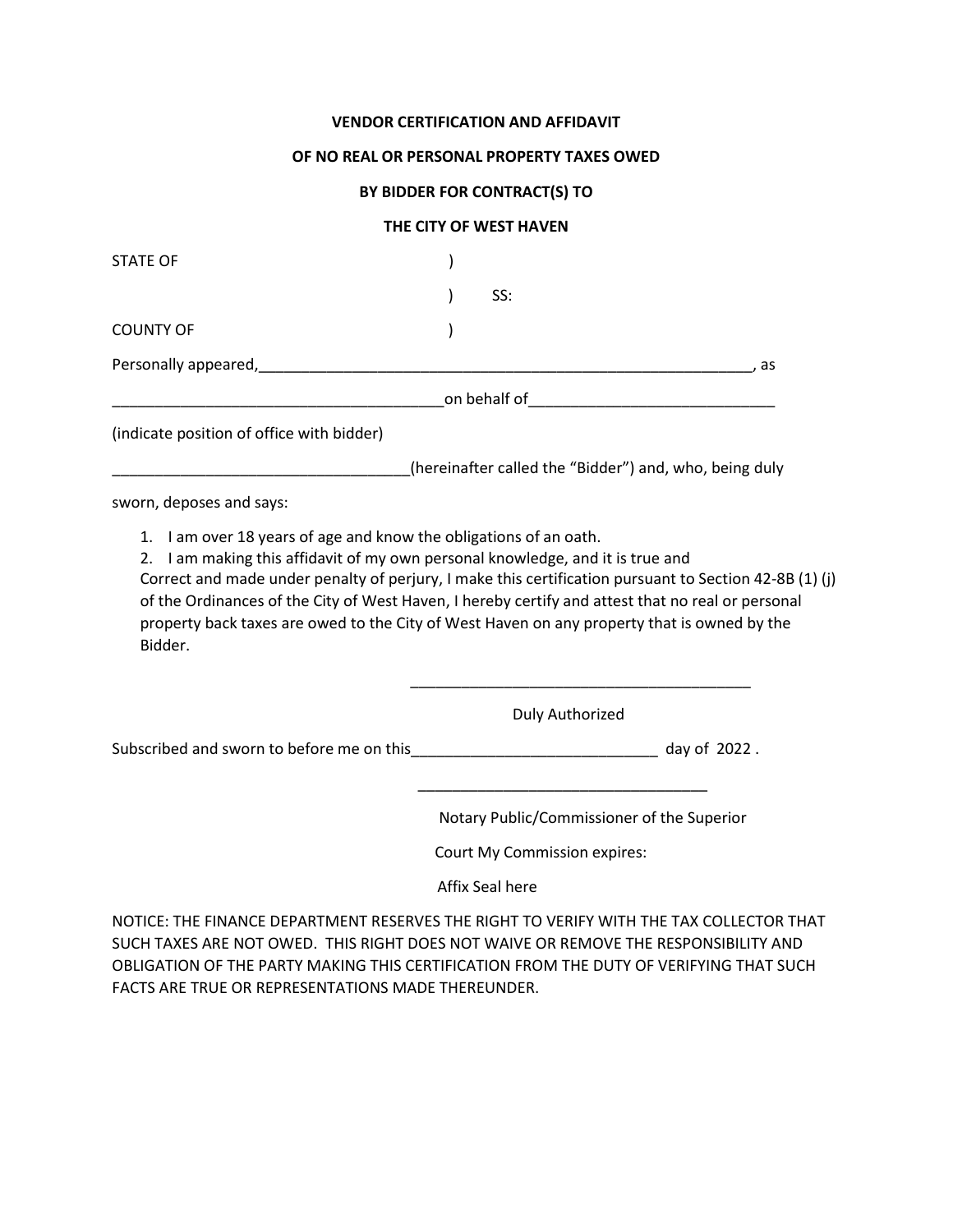# **LITIGATION DISCLOSURE**

Failure to fully and truthfully disclose the information required by this litigation disclosure form may result in disqualification of your proposal from consideration or termination of the contract, once awarded**.** 

1. Has any member of your Firm/Company to be assigned to this engagement ever been indicted or convicted of a felony in the last five (5) years?

 **YES NO**

2. Has any member of your Firm/Company been terminated (for cause or otherwise) from any work being performed for any Federal, State or Local Government, or Private Entity?

**YES NO**

3. Has any member of your Firm/Company been involved in any claim or litigation with any other Federal, State or Local Government, or Private Entity during the last five (5) years?

**YES NO**

If you have answered "YES" to any of the above questions, please indicate the name(s) of the person(s) and firm, the nature, and the status and/or outcome of the indictment, conviction, termination, claim or litigation, as applicable. Any such information should be provided on a separate page, attached to this form and submitted with your proposal.

Signature/Title of Authorized Representative

 $\overline{\phantom{a}}$  ,  $\overline{\phantom{a}}$  ,  $\overline{\phantom{a}}$  ,  $\overline{\phantom{a}}$  ,  $\overline{\phantom{a}}$  ,  $\overline{\phantom{a}}$  ,  $\overline{\phantom{a}}$  ,  $\overline{\phantom{a}}$  ,  $\overline{\phantom{a}}$  ,  $\overline{\phantom{a}}$  ,  $\overline{\phantom{a}}$  ,  $\overline{\phantom{a}}$  ,  $\overline{\phantom{a}}$  ,  $\overline{\phantom{a}}$  ,  $\overline{\phantom{a}}$  ,  $\overline{\phantom{a}}$ 

 $\overline{\phantom{a}}$  ,  $\overline{\phantom{a}}$  ,  $\overline{\phantom{a}}$  ,  $\overline{\phantom{a}}$  ,  $\overline{\phantom{a}}$  ,  $\overline{\phantom{a}}$  ,  $\overline{\phantom{a}}$  ,  $\overline{\phantom{a}}$  ,  $\overline{\phantom{a}}$  ,  $\overline{\phantom{a}}$  ,  $\overline{\phantom{a}}$  ,  $\overline{\phantom{a}}$  ,  $\overline{\phantom{a}}$  ,  $\overline{\phantom{a}}$  ,  $\overline{\phantom{a}}$  ,  $\overline{\phantom{a}}$ 

Date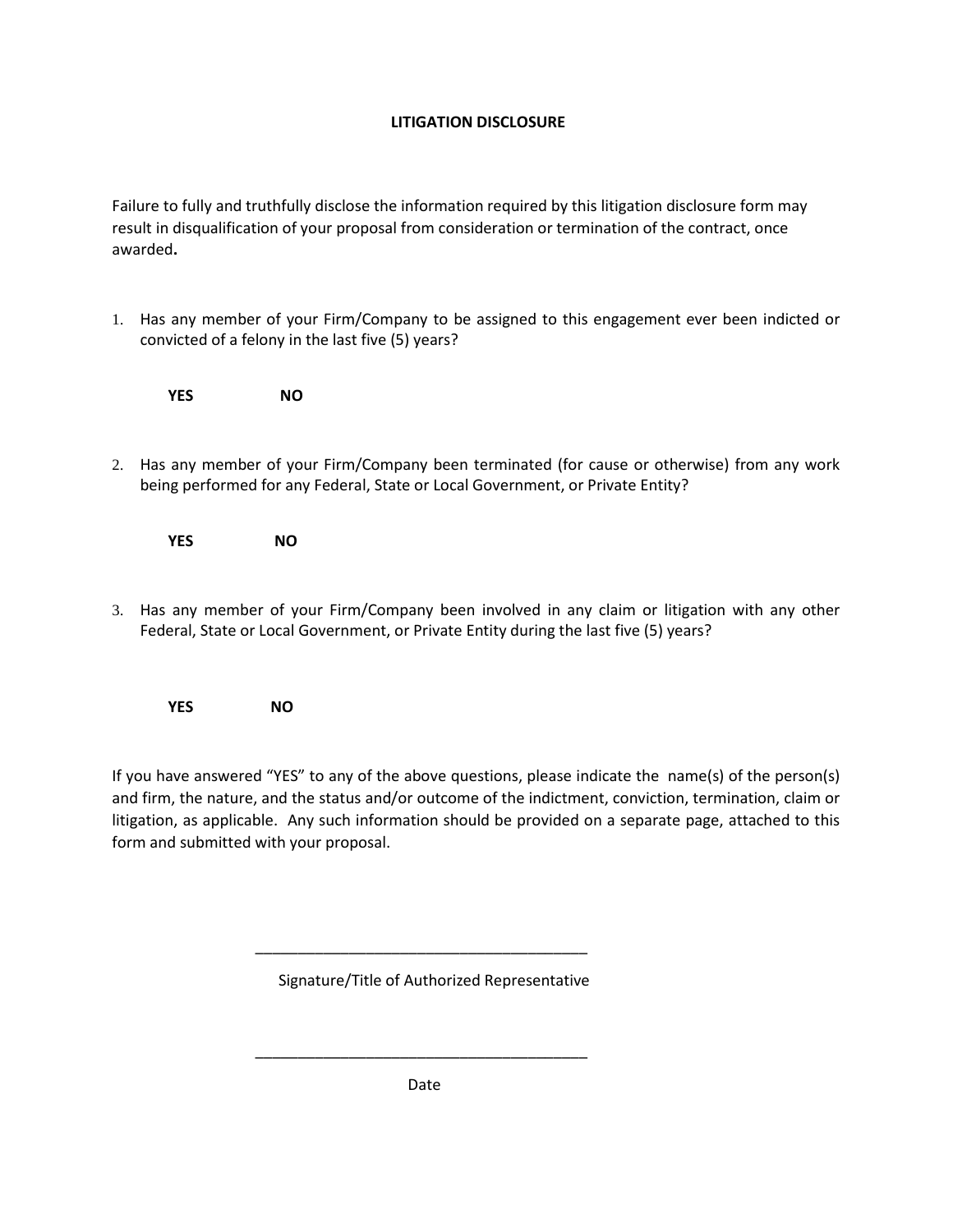#### **BIDDER'S NON COLLUSION AFFIDAVIT FORM**

The undersigned proposer, having fully informed himself/herself/itself regarding the accuracy of the statements made herein, certifies that:

- (1) The proposer developed the proposal independently and submitted it without collusion with, and without any agreement, understanding, communication or planned common course of action with, any other person or entity designed to limit independent competition;
- (2) The proposer, its employees and agents have not communicated the contents of the proposal to any person not an employee or agent of the proposer and will not communicate the proposal to any such person prior to the official opening of the proposal and award.
- (3) No elected or appointed official or other officer or employee of the City of West Haven is directly or indirectly interested in the proposer's proposal, or in the supplies, materials, equipment, work or labor to which it relates, or in any of the profits thereof.

The undersigned proposer further certifies that this affidavit is executed for the purpose of full disclosure to the City of West Haven to consider its proposal and make an award in accordance therewith.

| Legal Name of Bidder                                                                     | (signature)            |                                             |
|------------------------------------------------------------------------------------------|------------------------|---------------------------------------------|
|                                                                                          |                        | Bidder's Representative, Duly Authorized    |
|                                                                                          |                        |                                             |
|                                                                                          |                        | Name of Bidder's Authorized Representative  |
|                                                                                          |                        | Title of Bidder's Authorized Representative |
| Subscribed and sworn to before me this __________ day of ________________________, 2022. |                        |                                             |
|                                                                                          | <b>Notary Public</b>   |                                             |
|                                                                                          | My Commission Expires: |                                             |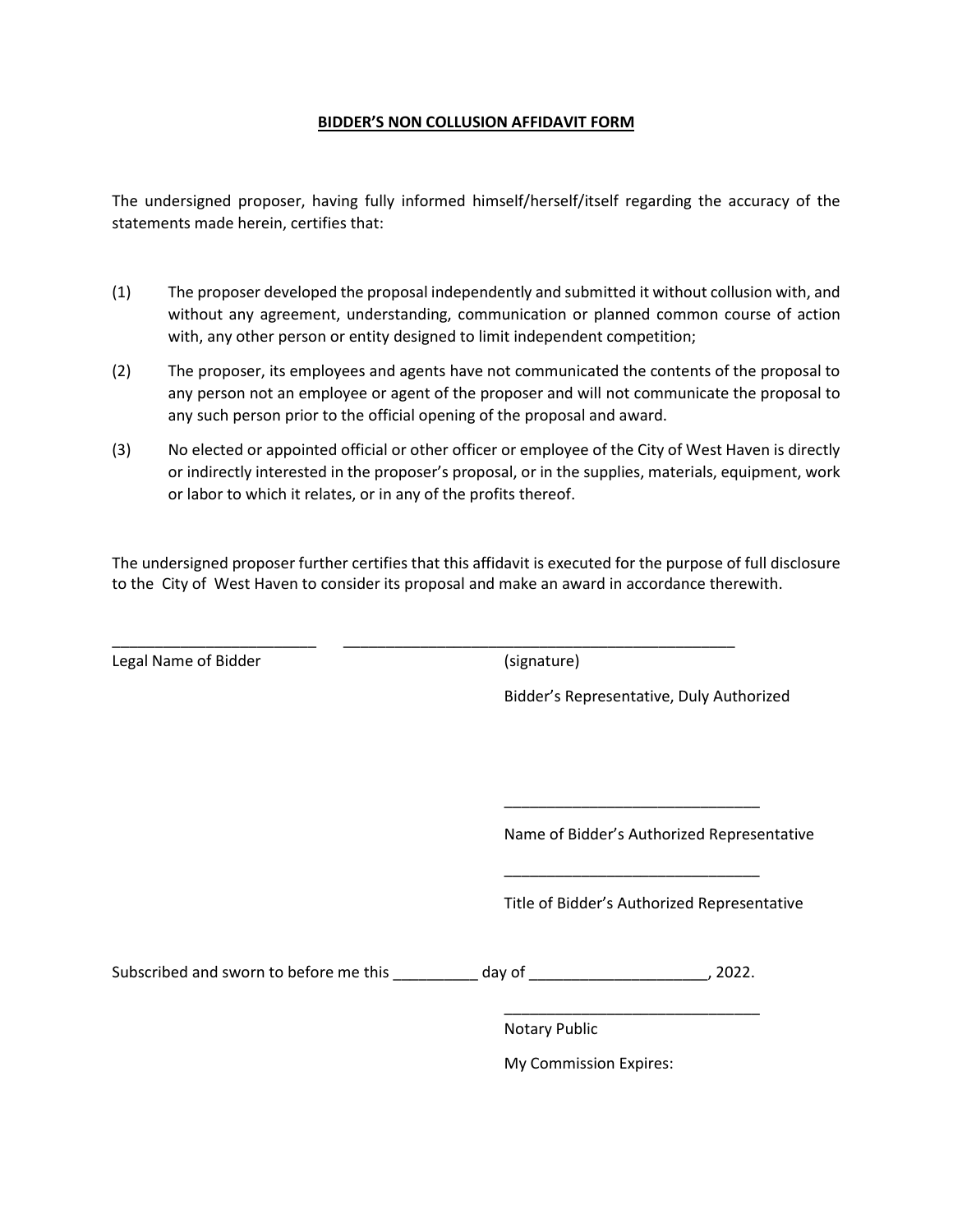# **AWARDED CITY OF WEST HAVEN CONTRACTS**

|                                               | Has your ever been awarded a contract to do work for the City of West Haven in the past?  |
|-----------------------------------------------|-------------------------------------------------------------------------------------------|
| If yes to the question above, please list.    |                                                                                           |
|                                               |                                                                                           |
|                                               |                                                                                           |
|                                               |                                                                                           |
|                                               |                                                                                           |
|                                               |                                                                                           |
|                                               | Has your company ever failed to complete a contract with the City Of West Haven?          |
|                                               |                                                                                           |
| If yes to the question above, please explain. |                                                                                           |
|                                               |                                                                                           |
|                                               |                                                                                           |
|                                               |                                                                                           |
| (Name)                                        | (Title)                                                                                   |
| OF                                            |                                                                                           |
|                                               | (Company)                                                                                 |
|                                               | Certify that the above information is true and my company is located in the City /Town of |
|                                               | above address.                                                                            |
|                                               |                                                                                           |
|                                               |                                                                                           |
|                                               |                                                                                           |
|                                               |                                                                                           |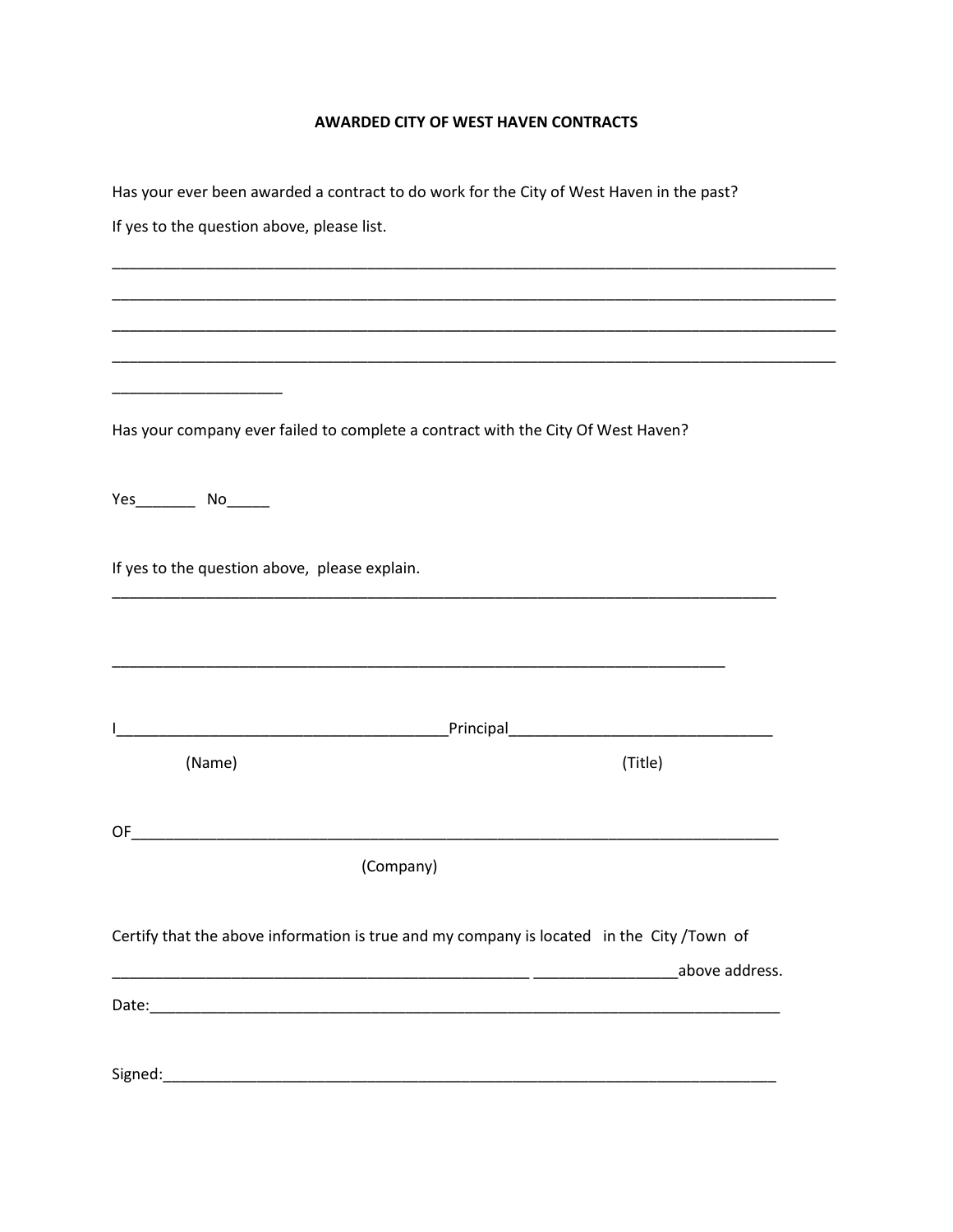#### **CONTRACTORS LIABILITY INSURANCE REQUIRMENTS**

The Insurance required by this contract shall be written for not less than the following, and greater if required by law: *Failure to maintain insurance requirements will result in the immediate termination of the contract.* .

 Contractor shall bear all resulting costs and losses, and shall indemnify and hold harmless Owner and Engineer, and the officers, directors, members, partners, employees, agents, consultants, and subcontractors of each and any of them from and against all claims, costs, losses, and damages if Contractor performs any Work or takes any other action knowing or having reason to know that it is contrary to Laws or Regulations.

- 1. Worker's Compensation:
	- a. State: Connecticut Statutory
	- b. Applicable Federal (e.g. Longshoremen's): Statutory
	- c. Employer's Liability: \$1,000,000.00 per accident
- 2. Comprehensive or Commercial Liability (Including Premises Operations; Independent Contractors Protective; Products and Completed Operations; Broad Form Property Damage): Contractual Liability and personal Injury
	- a. 1,000,000.00 each occurrence C.S.L.
	- b. 1,000,000.00 Personal & Advertising Injury

c. Products and Completed Operations Insurance shall be maintained for five (5) years after final payment.

3. Comprehensive automobile Liability: (included owned, non-owned and hired vehicles)

Limited: \$1,000,000.00 each accident (CSL) (BI & PD)

4. Umbrella Excess liability \$2,000,000. each occurrence